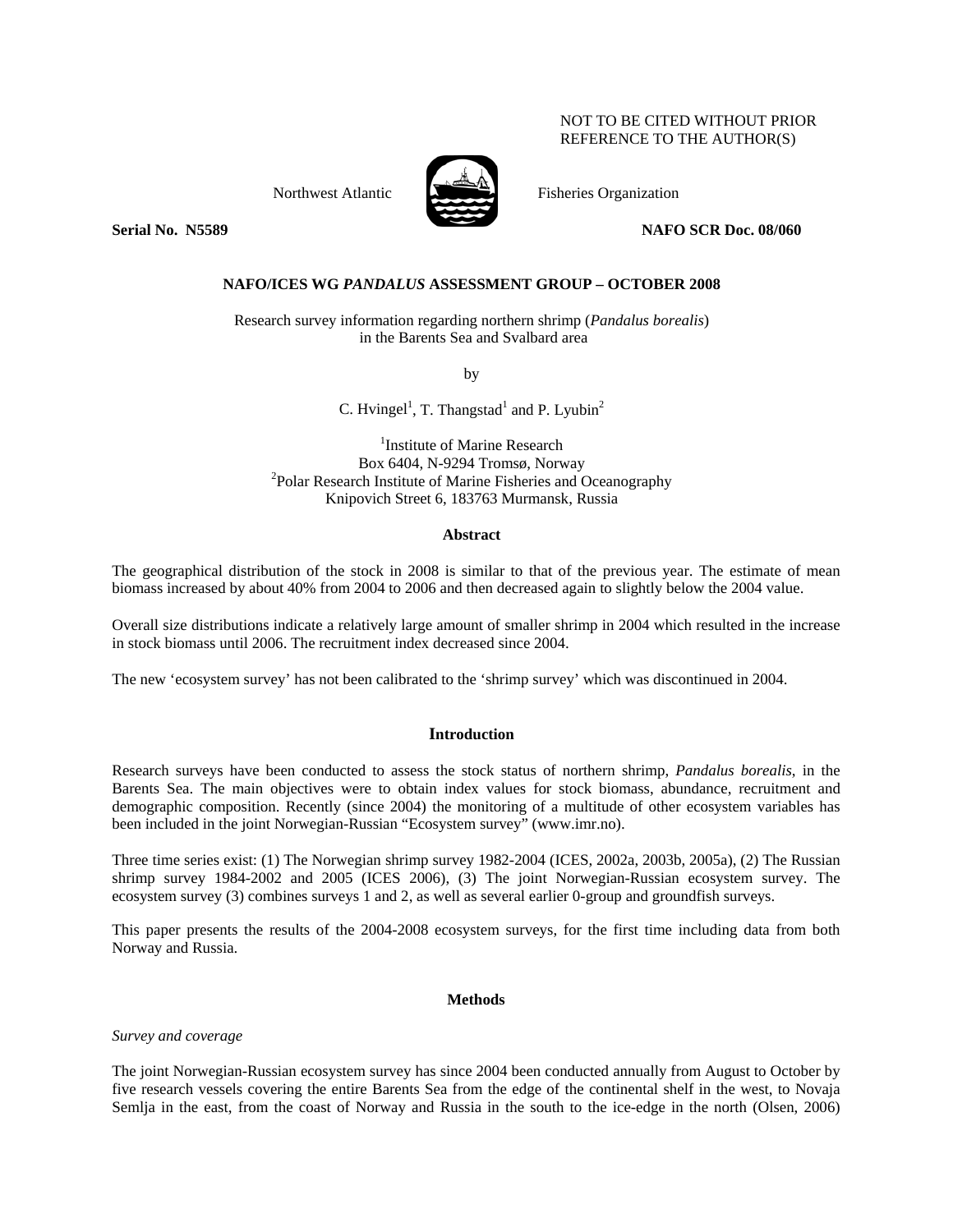(Fig. 1). Due to economical considerations (mainly drastically rising fuel prices in the last few years) it was in 2008 decided to reduce the total number of ecosystem and other stations, as well as to limit days-at-sea for two of the three Norwegian vessels so that the survey area is no longer covered fully synoptically. In addition, the Russian part of the survey was conducted by one instead of two research vessels as in previous years.

In most of the covered area both in the Norwegian and Russian EEZs the survey followed a regular grid with ecosystem sampling stations approx. 30-35 nm apart (Fig. 1). In the important juvenile shrimp areas in the central Barents Sea (Hopen Deep), additional demersal trawl stations were placed at ½ the standard grid size to get a more detailed coverage of the shrimp distribution in this area. These stations were, for the same economical reasons described above, in 2008 reduced to only 7 in number. In the other high density shrimp area in the north-west around Spitsbergen a depth-stratified survey was conducted. Here ecosystem sampling stations were placed approx. every 30-35 nm as in the other areas, but in addition a number of exclusively demersal trawl stations were placed at irregular intervals within this part of the survey area.

### *Sampling trawl gear*

Sampling of demersal species like shrimp within the ecosystem survey was conducted with a standard Norwegian research trawl, which is a modified Campelen 1800 shrimp trawl with rockhopper ground gear (Fig 2). Mesh size in the cod-end was 22 mm with a 6 mm lining. A juvenile (Hoita) bag with 0.8 mm lining was always attached under the trawl in front of the cod-end in order to collect juvenile shrimp < 10 mm in the catch.

Trawl geometry and behaviour of the trawl were monitored using *Scanmar* trawl sensors. The Norwegian vessels used standard *Steinshamn* W9 bottom V trawl doors with an area of 6.7 m<sup>2</sup> and a weight of 2 250 kg. "Strapping" – a rope 150-180 m in front of the doors locks the distance the trawl doors to approximately 50 m – is used. The towing time is 15 min. GPS positions were used to calculate towed distance. A speed sensor (symmetry) was used on all bottom hauls, giving information about the direction and amount of currents entering the trawl and making it possible to tow at the right speed and geometry in proportion to underwater crosscurrents by adjusting wires or warps to compensate a skewed trawl.

Other trawl settings are described in detail in a separate manual for rigging of trawl and trawl equipment (Engås, 1995).

### *Sampling routines*

For each haul on board Norwegian vessels, samples of 250-300 adult shrimp specimens were taken from the main bag, sorted by sexual characteristics, and measured by caliper to the nearest mm below (carapace length, cpl, as defined in Allen (1959); McCrary (1971)). A sample of up to 100 juvenile individuals was taken from the Hoita bag and measured the same way as the adults. Shrimp sampling on board Russian vessels was done in a similar manner.

Russian and Norwegian scientists use different database systems (BioFox and Regfisk, respectively) to register biological data from marine animals surveys. At the end of the survey the Russian ecosystem data are converted and included in the Norwegian database system; however, it has to date not been possible to convert the Russian shrimp length data, so that normally only total weight per haul is given.

The length- and sex frequency distribution in the samples was weighted by total catch and stratum area to obtain estimates of the overall distribution.

### *Area stratification*

Data from the sampling were stratified by depth and area as in Fig. 3. We devised this new stratification scheme, which is different to the one used previously, to better accommodate for additional data from the Russian part of the survey area. Five main areas were identified in the whole Barents Sea, which each were further sub-divided into 6 depth strata (0-600 m). The depth strata boundaries follow depth contours obtained from the GEBCO world bathymetry database (http://www.gebco.net). The individual strata were constructed using ArcGIS 9.3 software; then each stratum's area was calculated in  $km^2$  using an equal area projection (Europe Albers Conic) (Table 2, Fig. 4).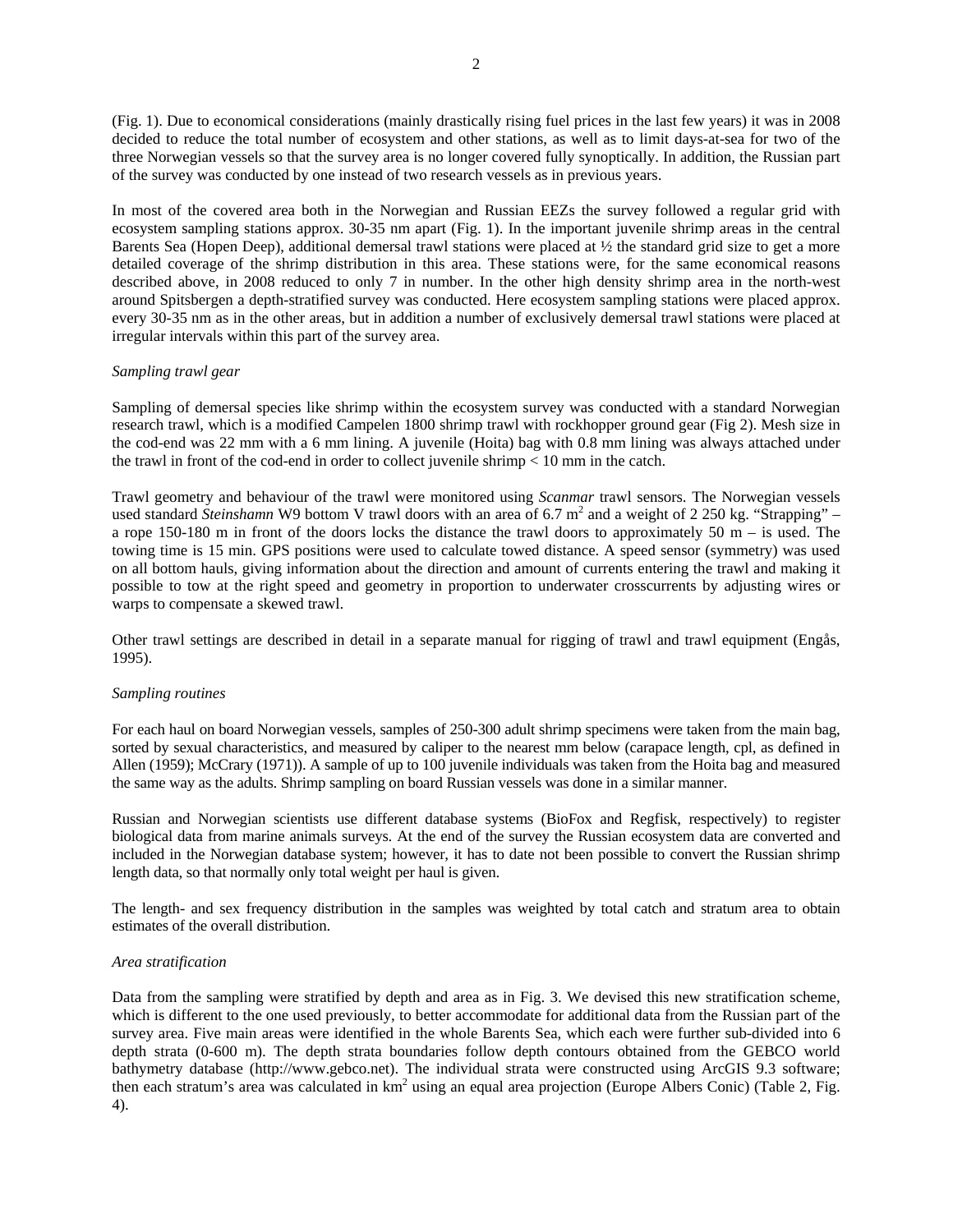#### *Swept area analysis*

The catch in each tow divided by the swept area represents a sample of shrimp density in a stratum. From these samples the mean and standard error of the density in each stratum was calculated and multiplied by the area of the stratum to give an estimate of stratum biomass and abundance. Standard error was calculated as B  $*$  0.985 Cochran (1977) for strata with only one tow. The means and their standard errors for the strata were summed to give the overall values for the survey area.

### **Results**

The estimate of mean biomass increased by about 40% from 2004 to 2006 and then decreased again to slightly below the 2004 value (Fig. 5a-c). The trend of this new stock biomass series is similar to the one used in previous assessments (Fig 6).

The geographical distribution of the stock in 2008 is similar to that of the previous years (Fig. 7).

Overall size distributions (Fig. 8) indicate a relatively large amount of smaller shrimp in 2004 which resulted in the increase in stock biomass until 2006 (Fig. 4). The recruitment index – estimated abundance of shrimp at 13-16mm CL supposed to enter the fishery in the following one-two years decreased since 2004 (Fig. 9).

The summer temperatures decreased in 2007 and 2008, but the temperatures in late winter 2008 (March) were record-high in the western Barents Sea. However, as the Atlantic inflow in late March and April was well below average, the typical temperature increase in spring did not occur this year. In summary the climatic situation in the Barents Sea has been somewhat extraordinary in 2008. The bottom temperatures recorded in 2007 and 2008 is seen in Fig. 10. Catches of shrimp were only recorded at temperatures above 0°C. Highest shrimp densities were found between zero and 4°C, while the limit of upper temperature preference appeared to lie at about  $6-8$ °C.

#### **References**

- ALLEN, J. A., 1959. On the biology of *Pandalus borealis* Krøyer, with reference to a population off the Northumberland coast. *J. Mar. Biol. Assoc. U.K.*, **38**: 189-220.
- ANON., 1988. SAS/STAT User's Guide, Release 6.03 Edition. Cary, NC: SAS Institute Inc., 1988. 1028 p.
- ENGÅS, A. 1995. Trålmanual Campelen 1800. Versjon 1, 17. januar 1995, Havforskningsinstituttet, Bergen. 16 p. (unpubl.).
- COCHRAN, W. G., 1977. Sampling techniques, 3rd edition. John Wiley & Sons, New York, 428 p.
- FISHER, N. I., T. LEWIS, B. J. J. EMBLETON. 1987. Statistical Analysis of Spherical Data, Cambridge University Press, 329 p.
- ICES. 2002. Report of the Arctic Fisheries Assessment Working Group. ICES CM 2002/ACFM:18.
- ICES. 2003. Report of the Arctic Fisheries Working Group. ICES CM 2003/ACFM:22.
- ICES. 2005. Report of the *Pandalus* Assessment Working Group, 27 October–5 November 2004. ICES CM 2005/ACFM:05.
- ICES. 2006. Report of the *Pandalus* assessment working group 2005. ICES CM 2006/ACFM:10. ref G. 72 p.
- MCCRARY, J. A., 1971. Sternal spines as a characteristic for differentiating between females of some Pandalidae. *J. Fish. Res. Board Can.*, **28**: 98-100.
- MACDONALD, P. D. M., T. J. PITCHER. 1979. Age-groups from size-frequency data: A versatile and efficient method of analyzing distribution mixtures. *J. Fish. Res. Board Can.*, **36**: 987-1001.
- OLSEN, E. 2006. Manual for conducting the joint "Autumn Ecosystem Survey" in the Barents Sea. Version 4 – 22.06.2006, Havforskningsinstituttet, Bergen. 42 p. (unpubl.)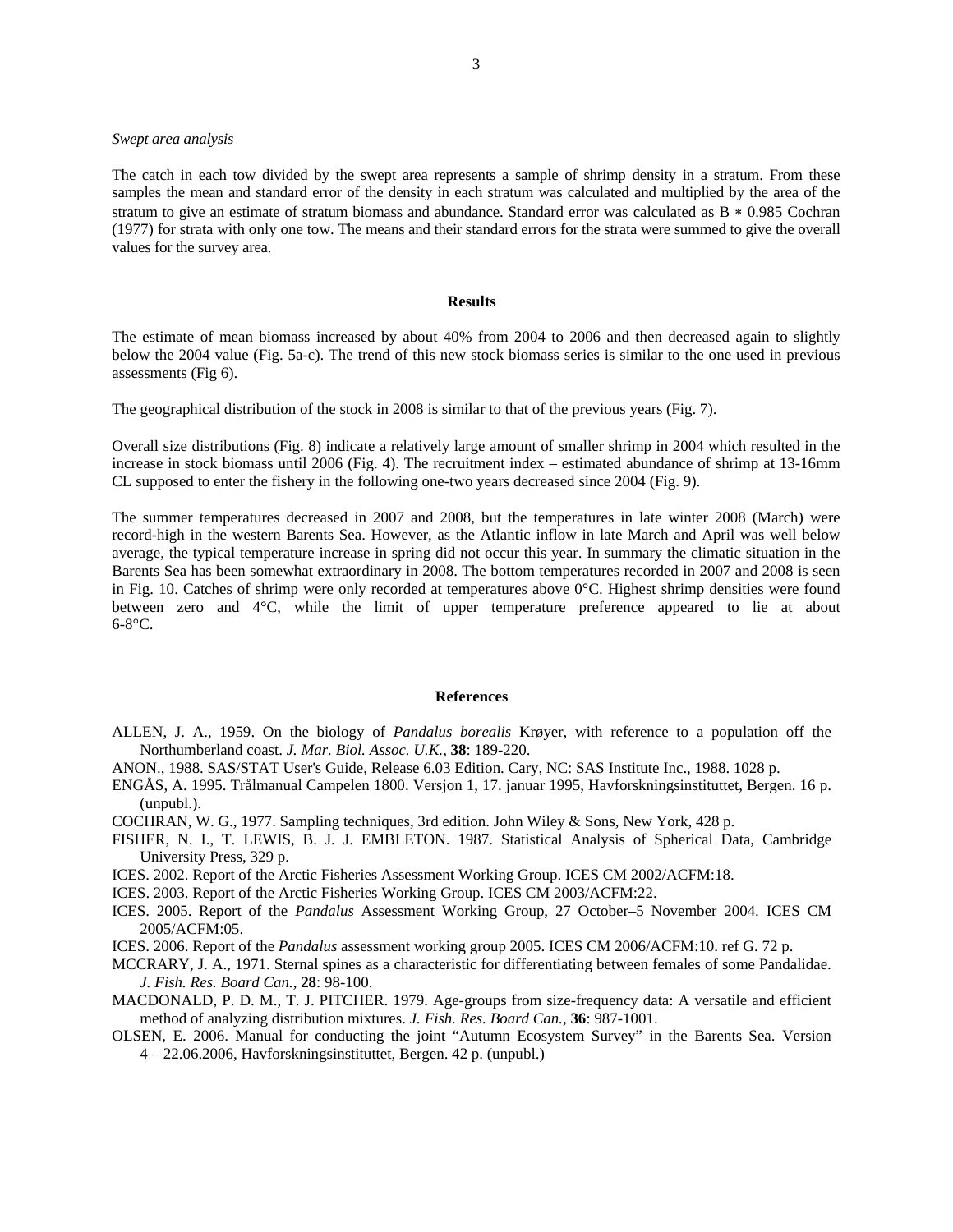|      |       |          | Biomass (ktons) |                   |       | Abundance $(\text{\#}10^9)$ |          |       | Mean weight $(g)$ |          |  |  |  |
|------|-------|----------|-----------------|-------------------|-------|-----------------------------|----------|-------|-------------------|----------|--|--|--|
| Year | Total | Fishable | Recruits        | <b>CV</b><br>(% ) | Total | Fishable                    | Recruits | Total | Fishable          | Recruits |  |  |  |
| 2004 | 457   | 325      | 124             | q                 | 122   | 58                          | 56       | 3.74  | 5.55              | 2.22     |  |  |  |
| 2005 | 579   | 489      | 87              | 23                | 132   | 92                          | 36       | 4.39  | 5.29              | 2.40     |  |  |  |
| 2006 | 645   | 549      | 91              | 8                 | 143   | 103                         | 37       | 4.52  | 5.36              | 2.48     |  |  |  |
| 2007 | 507   | 454      | 51              |                   | 96    | 75                          | 19       | 5.26  | 6.02              | 2.67     |  |  |  |
| 2008 | 369   | 330      | 35              | 9                 | 71    | 54                          | 14       | 5.16  | 6.08              | 2.47     |  |  |  |

Table 1 Estimated biomass, abundance and mean weight of the total and fishable (>16 mm cpl) stock and of recruits (13-16 mm cpl).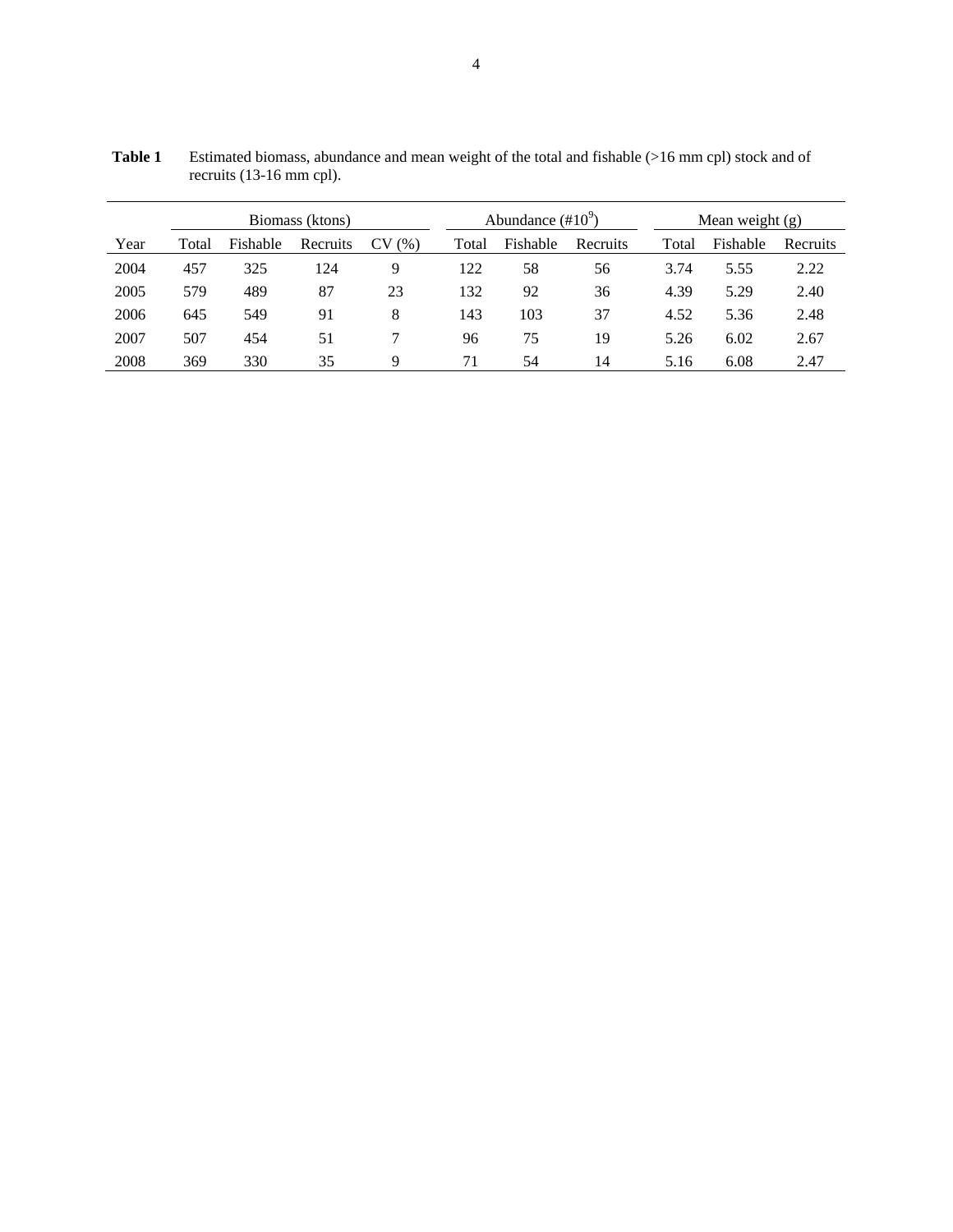**Table 2** Estimated total biomass and density by stratum and year .

| Stratum |           |              | 2004           |              |                    |                | 2005         |                |                    |              | 2006     |                |                    |              | 2007           |                |              |                | 2008           |                |                    |              |
|---------|-----------|--------------|----------------|--------------|--------------------|----------------|--------------|----------------|--------------------|--------------|----------|----------------|--------------------|--------------|----------------|----------------|--------------|----------------|----------------|----------------|--------------------|--------------|
| Name    | Depth     | Area         | Hauls          | Biom.        | Dens.              | <b>CV</b>      | Hauls        | Biom.          | Dens.              | <b>CV</b>    | Hauls    | Biom.          | Dens.              | <b>CV</b>    | Hauls          | Biom.          | Dens.        | <b>CV</b>      | Hauls          | Biom.          | Dens.              | <b>CV</b>    |
| (code)  | (m)       | $(kkm^2)$    | (# )           | tons         | kg/km <sup>2</sup> | %              | (# )         | tons           | kg/km <sup>-</sup> | %            | (# )     | tons           | kg/km <sup>2</sup> | %            | (# )           | tons           | kg/km        | %              | (# )           | tons           | kg/km <sup>2</sup> | %            |
| 1.1     | $0 - 100$ | 50           | $\overline{0}$ | $\mathbf{0}$ | $\theta$           | $\overline{0}$ | $\mathbf{0}$ | $\mathbf{0}$   | $\theta$           | $\mathbf{0}$ | $\theta$ | $\overline{0}$ | $\mathbf{0}$       | $\mathbf{0}$ | $\mathbf{0}$   | $\overline{0}$ | $\mathbf{0}$ | $\overline{0}$ |                | 79             | $\overline{2}$     | 85           |
| 1.2     | 100-200   | 40           | 17             | 5943         | 150                | 49             | 16           | 6182           | 156                | 58           | 9        | 7005           | 177                | 74           | 10             | 3390           | 86           | 49             | 16             | 4102           | 104                | 45           |
| 1.3     | 200-300   | 20           | 26             | 15311        | 776                | 26             | 24           | 18859          | 956                | 29           | 25       | 15539          | 788                | 21           | 20             | 11765          | 596          | 25             | 22             | 13862          | 703                | 39           |
| 1.4     | 300-400   | 10           | 30             | 12721        | 1316               | 24             | 23           | 10148          | 1050               | 22           | 25       | 5200           | 538                | 14           | 22             | 11870          | 1228         | 28             | 16             | 4571           | 473                | 35           |
| 1.5     | 400-500   | 7            | 17             | 4327         | 608                | 28             | 18           | 4164           | 585                | 22           | 14       | 4254           | 598                | 23           | 11             | 5370           | 755          | 23             | 7              | 5248           | 738                | 38           |
| 1.6     | 500-600   | 6            | 8              | 1696         | 293                | 25             | 10           | 3018           | 522                | 40           | 6        | 2035           | 352                | 42           | 6              | 1670           | 289          | 39             | 7              | 1234           | 213                | 50           |
| 2.1     | $0 - 100$ | 41           | -1             | $\theta$     | $\overline{0}$     | $\mathbf{0}$   | -1           | $\overline{0}$ | $\mathbf{0}$       | $\theta$     | 2        | $\mathbf{0}$   | $\theta$           | $\mathbf{0}$ | 2              | $\theta$       | $\bf{0}$     | $\theta$       |                | $\overline{0}$ | $\theta$           | $\mathbf{0}$ |
| 2.2     | 100-200   | 153          | 25             | 3260         | 21                 | 50             | 16           | 7383           | 48                 | 36           | 23       | 1512           | 10                 | 51           | 24             | 2399           | 16           | 39             | 16             | 2038           | 13                 | 59           |
| 2.3     | 200-300   | 230          | 34             | 150557       | 654                | 21             | 69           | 153493         | 667                | 14           | 69       | 242092         | 1051               | 16           | 67             | 168005         | 730          | 18             | 62             | 16391          | 505                | 21           |
| 2.4     | 300-400   | 119          | 35             | 81699        | 685                | 18             | 56           | 95050          | 797                | 12           | 63       | 143045         | 1199               | 13           | 67             | 130541         | 1094         | 9              | 29             | 65561          | 550                | 16           |
| 2.5     | 400-500   | 43           | 7              | 29982        | 698                | 22             | 28           | 18289          | 426                | 11           | 27       | 24034          | 559                | -11          | 27             | 30831          | 717          | 13             | 15             | 11106          | 258                | 15           |
| 2.6     | 500-600   | 2            | $\mathbf{0}$   | $\theta$     | $\theta$           | $\theta$       | -1           | 783            | 490                | 85           | 1        | 29             | 18                 | 85           | $\mathbf{0}$   | $\mathbf 0$    | $\Omega$     | $\theta$       | $\mathbf{0}$   | $\theta$       | $\theta$           | $\mathbf{0}$ |
| 3.1     | $0 - 100$ | 26           | $\theta$       | $\mathbf{0}$ | $\Omega$           | $\Omega$       | $\theta$     | $\mathbf{0}$   | $\mathbf{0}$       | $\mathbf{0}$ | $\theta$ | $\overline{0}$ | $\mathbf{0}$       | 0            | $\mathbf{0}$   | $\theta$       | $\Omega$     | $\Omega$       | 0              | $\Omega$       | $\theta$           | $\mathbf{0}$ |
| 3.2     | 100-200   | 61           | 23             | 4054         | 66                 | 86             | 9            | 222            | $\overline{4}$     | 59           | 12       | 584            | 10                 | 37           | 13             | 489            | 8            | 72             | 5              | 870            | 14                 | 72           |
| 3.3     | 200-300   | 83           | 50             | 12389        | 150                | 31             | 23           | 136155         | 1646               | 98           | 20       | 33372          | 404                | 48           | 33             | 25034          | 303          | 26             | 14             | 15580          | 188                | 44           |
| 3.4     | 300-400   | 35           | 50             | 44459        | 1270               | 35             | 25           | 29951          | 855                | 59           | 34       | 22089          | 631                | 32           | 35             | 26424          | 755          | 24             | 14             | 12890          | 368                | 37           |
| 3.5     | 400-500   | 12           | 8              | 5501         | 458                | 45             | 3            | 62             | 5                  | 31           | 2        | 2749           | 229                | 46           | $\overline{4}$ | 8491           | 707          | 107            | 3              | 1381           | 115                | 57           |
| 3.6     | 500-600   | $\mathbf{2}$ | $\overline{4}$ | 372          | 179                | 74             | 3            | 306            | 147                | 120          | 1        | 686            | 330                | 85           | 6              | 276            | 133          | 52             | $\overline{2}$ | 6              | 3                  | 141          |
| 4.1     | $0 - 100$ | 13           | $\theta$       | $\mathbf{0}$ | $\mathbf{0}$       | $\overline{0}$ |              | $\mathbf{0}$   | $\theta$           | $\mathbf{0}$ | $\theta$ | $\overline{0}$ | $\mathbf{0}$       | $\mathbf{0}$ | $\overline{2}$ | $\theta$       | $\bf{0}$     | $\theta$       |                | 787            | 62                 | 85           |
| 4.2     | 100-200   | 75           | $\overline{c}$ | 564          | 8                  | 126            | 10           | 462            | 6                  | 75           | 6        | 218            | 3                  | 70           | 11             | $\theta$       | $\mathbf{0}$ | $\overline{0}$ | 11             | 1473           | 20                 | 83           |
| 4.3     | 200-300   | 119          | 15             | 22445        | 188                | 40             | 25           | 33658          | 282                | 35           | 11       | 72137          | 604                | 26           | 26             | 28109          | 236          | 39             | 21             | 55148          | 462                | 22           |
| 4.4     | 300-400   | 34           | 8              | 13596        | 398                | 43             | 7            | 12213          | 357                | 38           | 5        | 12211          | 357                | 79           | 9              | 9586           | 280          | 43             | 8              | 21229          | 621                | 30           |
| 5.1     | $0 - 100$ | 188          | 14             | $\mathbf{0}$ | $\overline{0}$     | $\theta$       | 28           | 44             | $\theta$           | 82           | 54       | $\overline{2}$ | $\theta$           | 101          | 35             | $\overline{0}$ | $\theta$     | $\theta$       | 27             | $\overline{0}$ | $\overline{0}$     | $\theta$     |
| 5.2     | 100-200   | 71           | 15             | 962          | 14                 | 94             | 19           | 2567           | 36                 | 52           | 23       | $\theta$       | $\mathbf{0}$       | $\mathbf{0}$ | 20             | 1327           | 19           | 40             | 19             | 820            | 12                 | 76           |
| 5.3     | 200-300   | 40           | -11            | 38646        | 963                | 13             | 11           | 33817          | 843                | 26           | 22       | 37384          | 932                | 20           | 18             | 25316          | 631          | 20             | 22             | 19033          | 474                | 18           |
| 5.4     | 300-400   | 25           | 8              | 8596         | 343                | 29             | 7            | 12009          | 480                | 30           | 7        | 18413          | 736                | 37           | 12             | 16229          | 649          | 18             | 10             | 15382          | 615                | 32           |
| Total   | $0 - 600$ | 1504         | 408            | 457078       | 304                | 9              | 433          | 578834         | 385                | 23           | 461      | 644592         | 429                | 8            | 480            | 507122         | 337          | 7              | 349            | 368792         | 245                | 9            |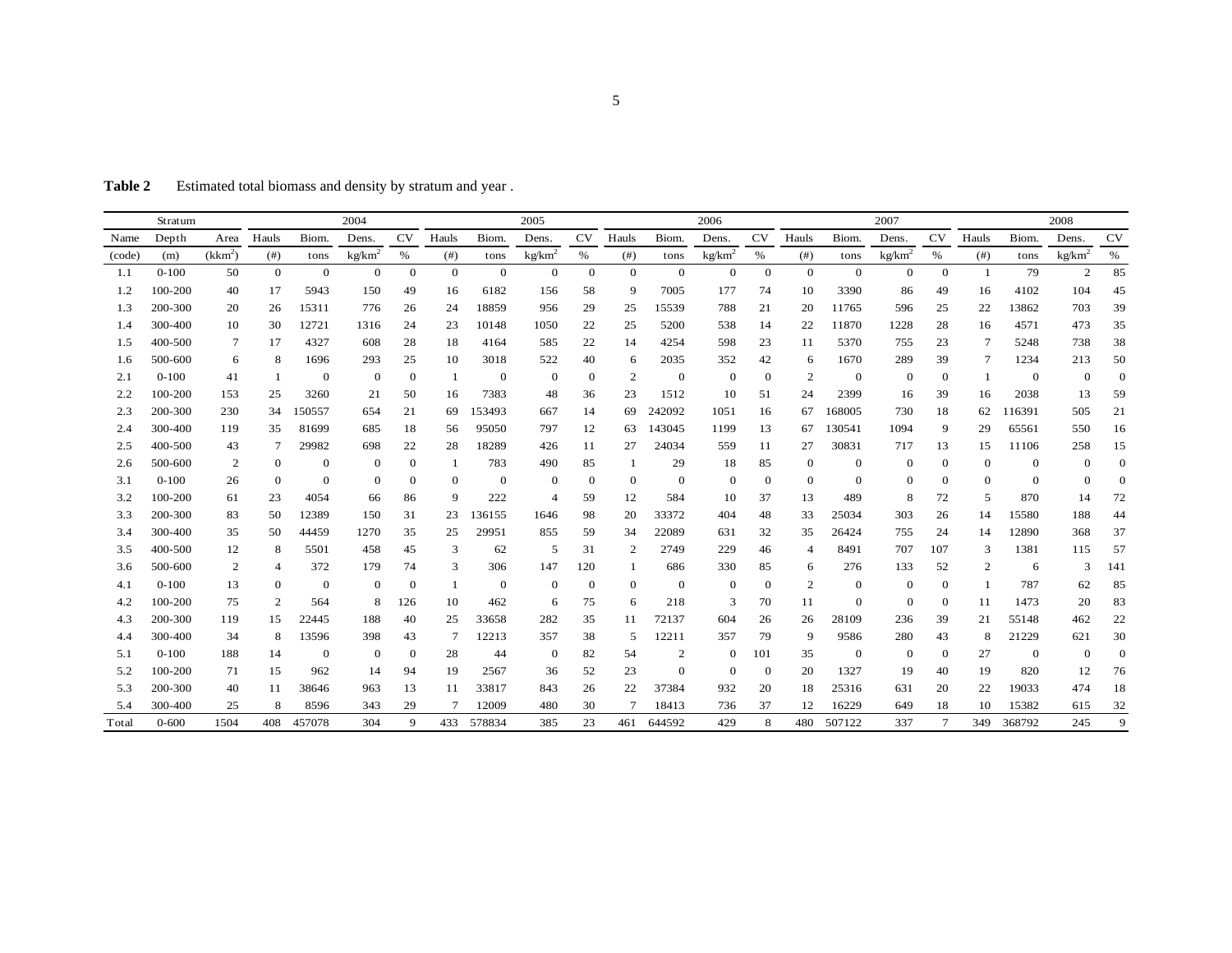

**Fig. 1** Sampling grid used for the 2008 Norwegian-Russian ecosystem survey in the Barents Sea.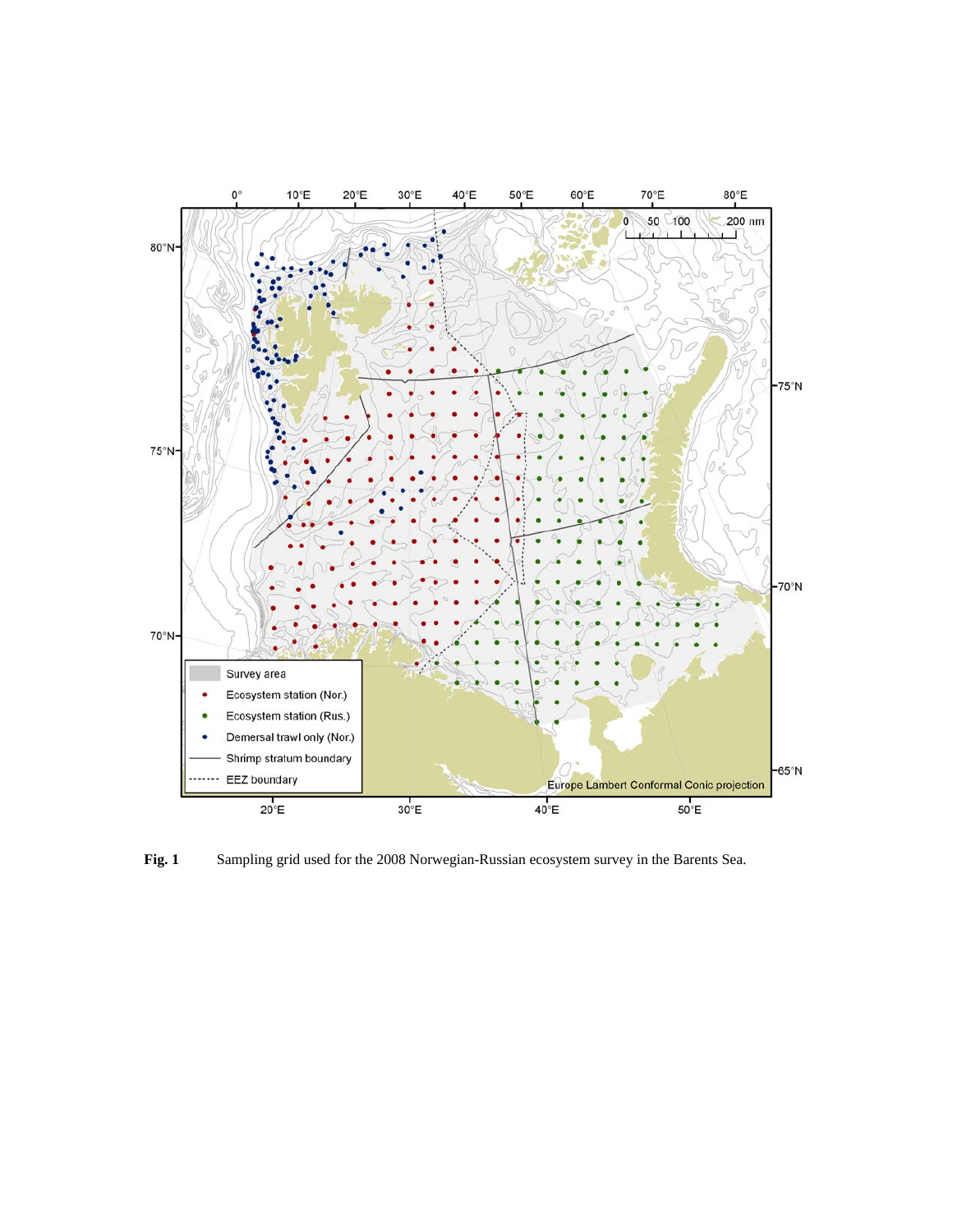

**Fig. 2** Schematic drawing of a Campelen 1800 survey bottom trawl with 22 mm mesh size in the cod-end, 42 mm in the mid-section, and 60 mm in the trawl opening. The width of the trawl opening (11.7 m) and wing spread (13.5 m) is also indicated.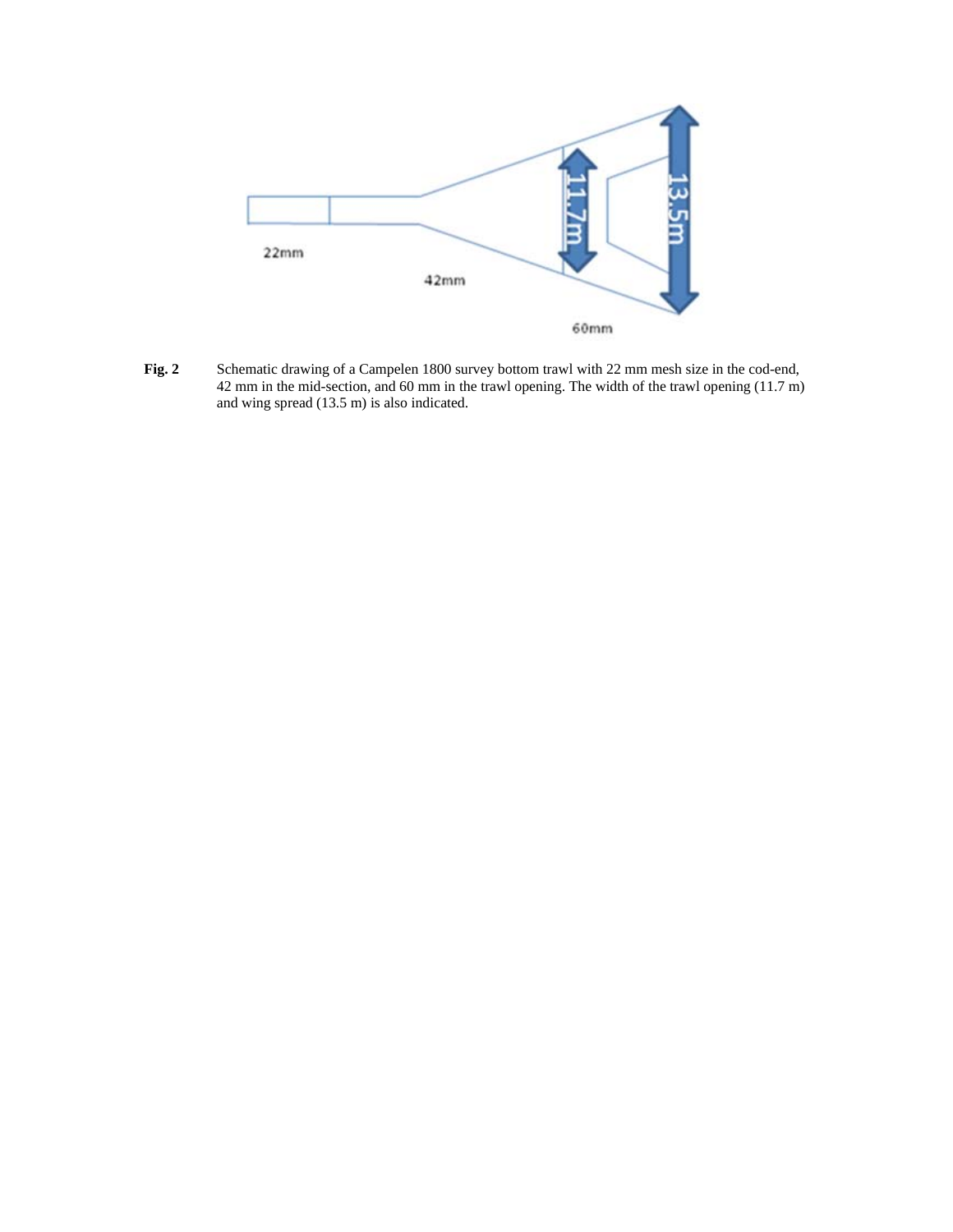

**Fig. 3** The new (2008) survey stratification used in calculations in this paper. Elsewhere in the text each stratum is given a code for [main area]+[depth stratum within]; e.g. [1.3] indicates main stratum = 1 and depth stratum = 3, i.e. covering depths from 201 to 300 m.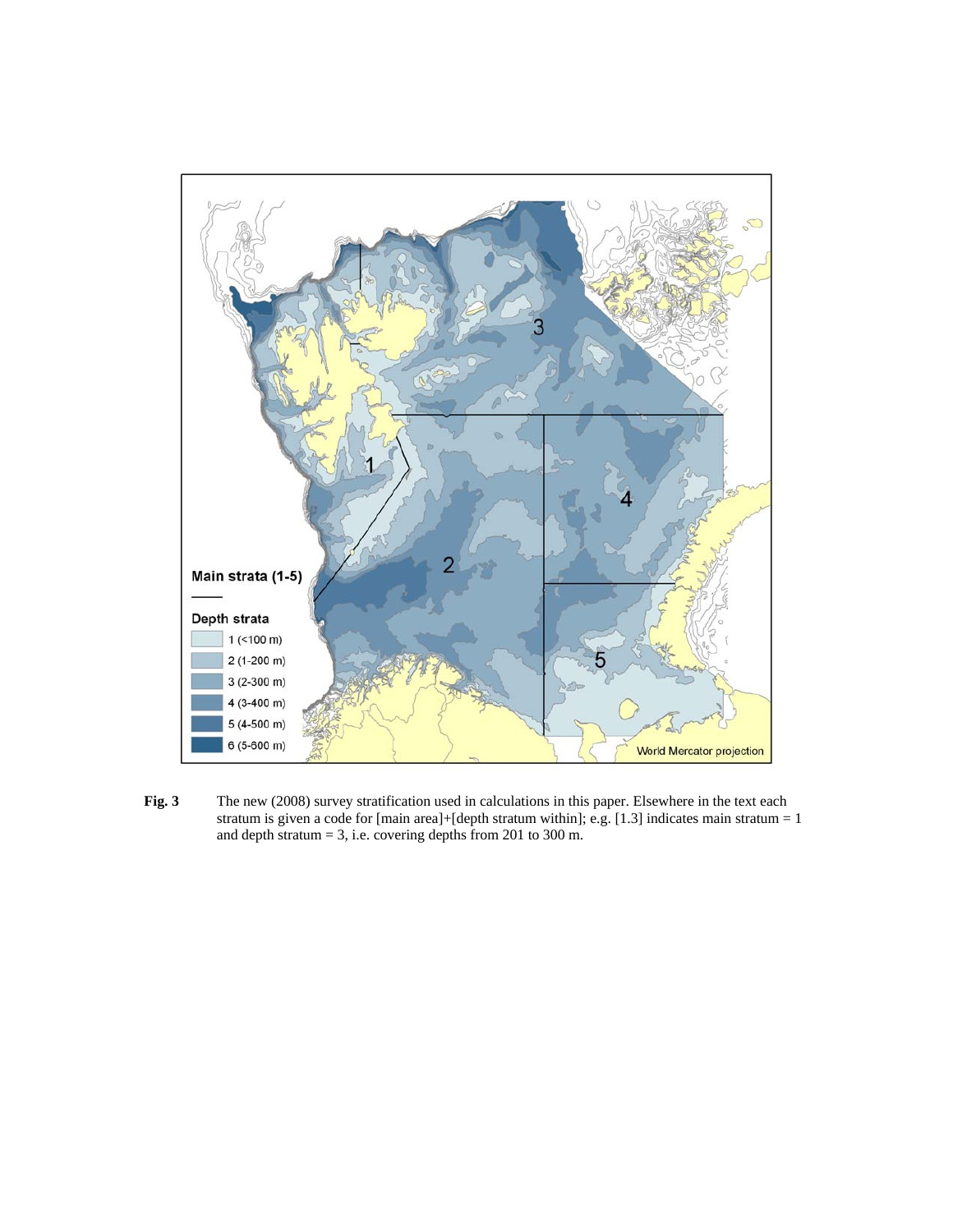

**Fig. 4** Areas of the 10 most important stratas (code: see Table 2 and Fig. 3 for definition)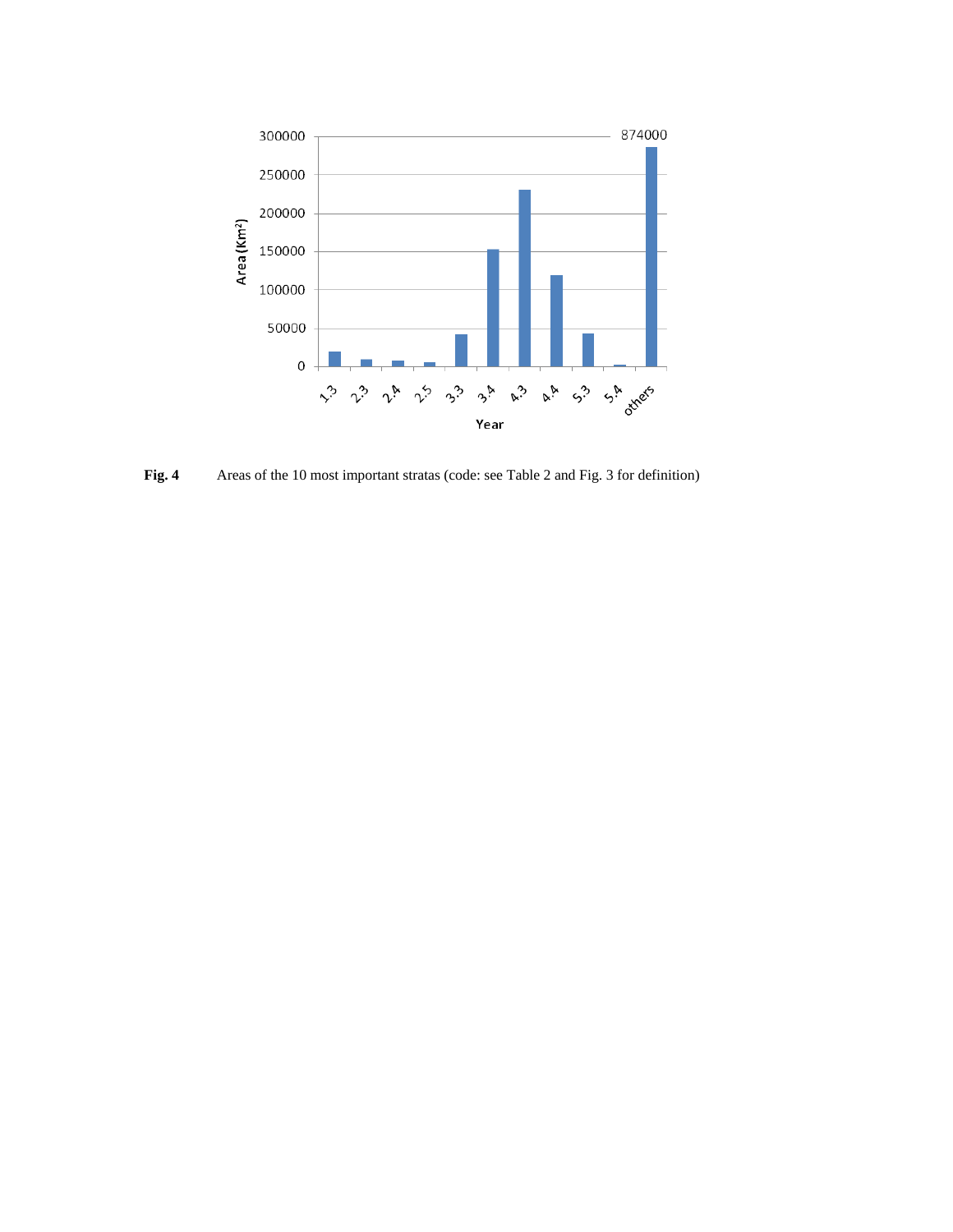

**Fig. 5a** Estimated mean biomass by year and strata (code: see Table 2 and Fig. 3 for definition). Error bars indicate +/- one Standard Error of the overall estimate.



**Fig. 5b** Estimated mean biomass by strata (code: see Table 2 and Fig. 3 for definition) for the years 2004- 2008.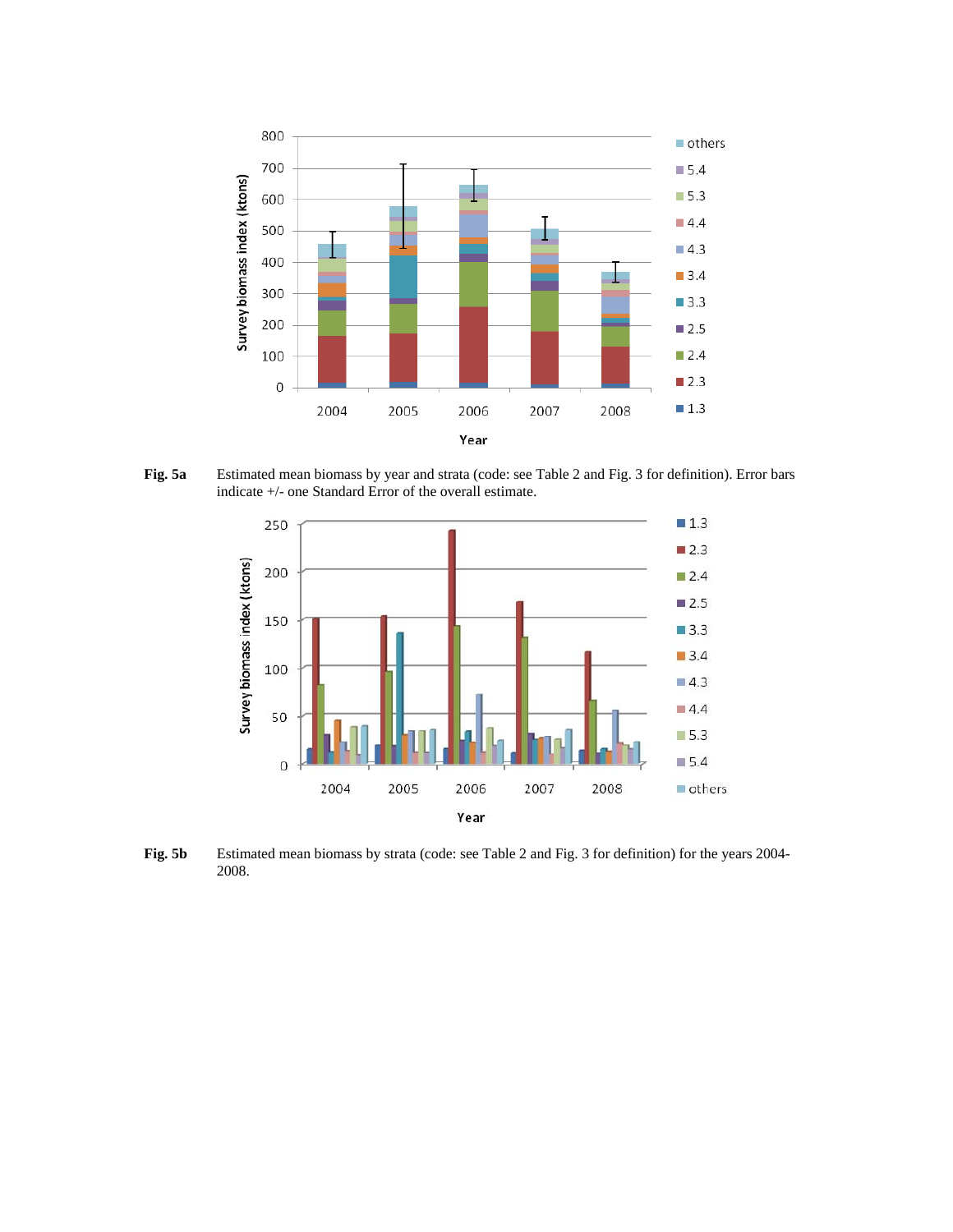

**Fig. 5c** Estimated mean biomass density by strata (code: see Table 2 and Fig. 3 for definition) for the year 2004-2008.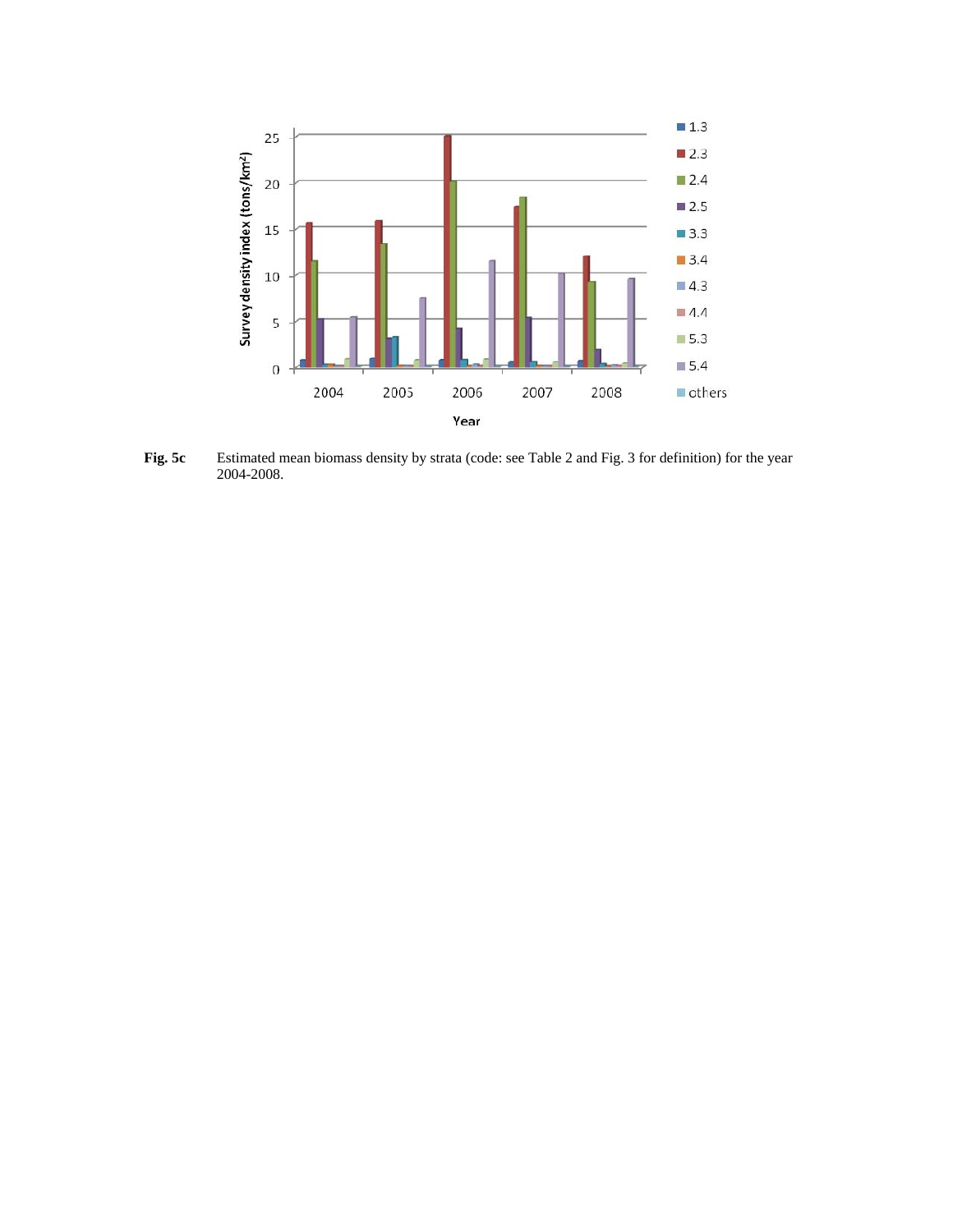

**Fig. 6** Estimated mean biomass as calculated by using the old stratification (Hvingel and Thangstad 2007) and Norwegian data only ('Old') and by using both Norwegian and Russian data in a new stratification scheme ('New').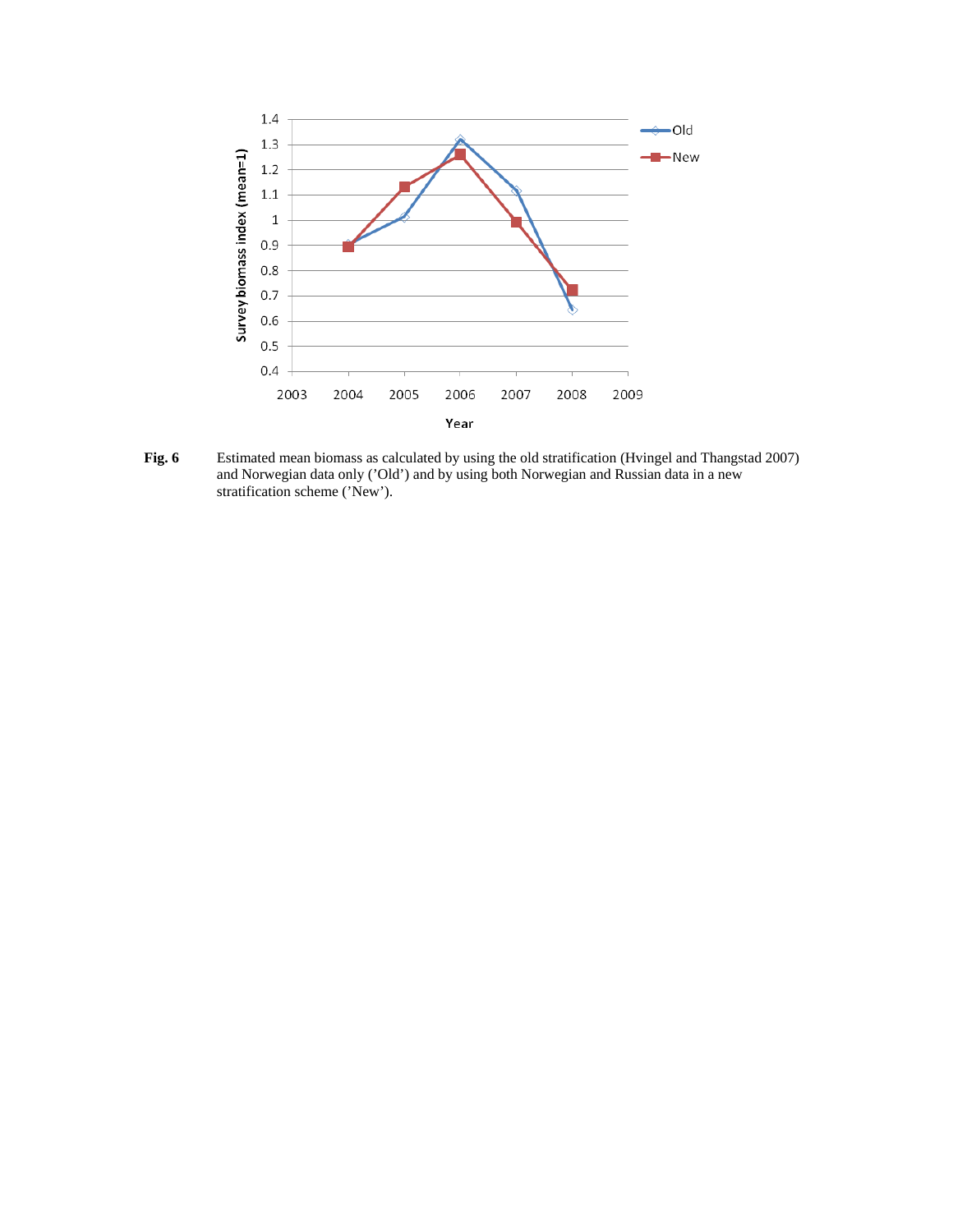

**Fig. 7** Shrimp density within the new survey stratification (2004-2008) from *inverse distance weighted* interpolation (e.g. Fisher *et al*., 1987) between trawl stations (black dots) (Europe Albers Equal Area Conic projection).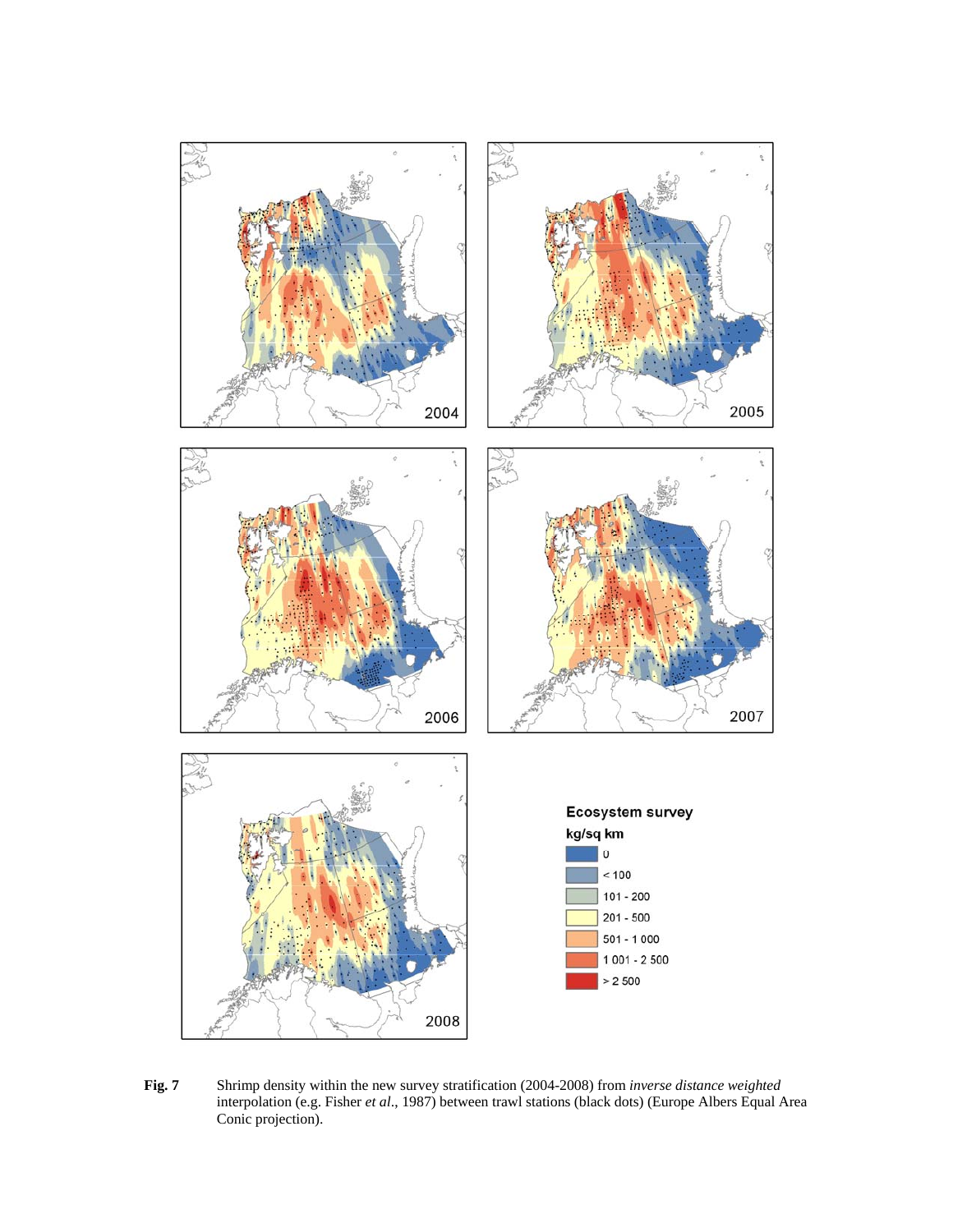

Fig. 8 Shrimp in the Barents Sea: overall size distribution of males, females and total 2004-2008.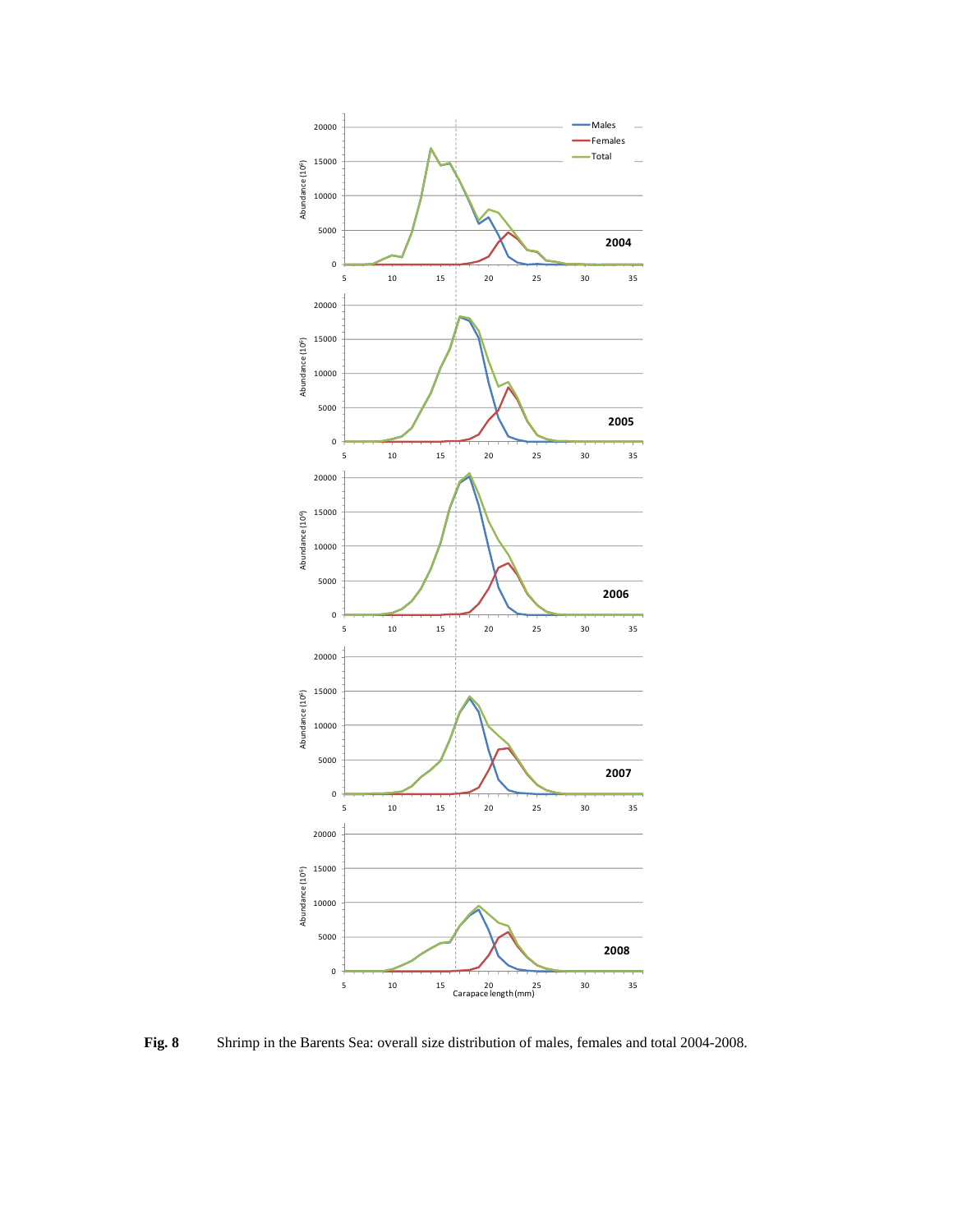

Fig. 9 Index of recruitment: estimated mean abundance of shrimp at size 13-16 mm cpl.